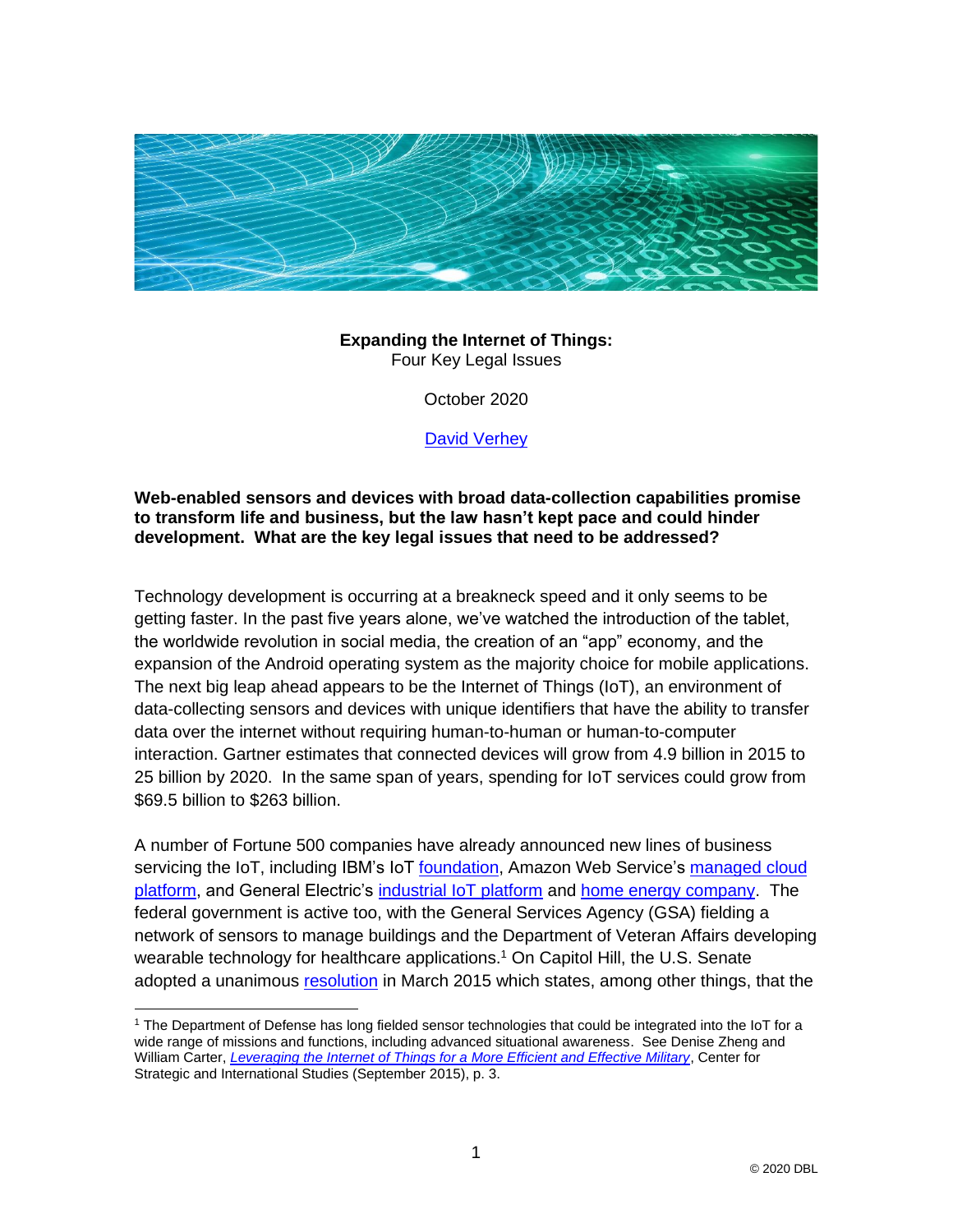IoT "has the potential to generate trillions of dollars in economic opportunity" and that the United States should "develop a strategy to incentivize development of the IoT for connected technologies to empower consumers, foster future economic growth, and improve collective social well-being…"

If these and similar efforts gain traction in today's market, the IoT will soon be fully integrated with daily life and commerce, transforming homes, energy delivery, business services, manufacturing, and future military requirements. But even as the IoT promises new markets and expanded benefits for business and consumers, the pace of development is racing far in front of legal and policy standards for security, privacy, government access, and product liability.

The longer those matters are left outstanding, the more likely IoT development will be slowed by contradictory judicial decisions, consumer uncertainty, and stalled investment.<sup>2</sup> This article briefly highlights the key issues and explains why Government and Industry need to work together to solve them.

#### **1. Security**

The first issue in the evolving IoT market is security—a subject that bears on almost every aspect of this growing technology.

For starters, the sheer size of the IoT network presents an ["attack surface"](http://www.darkreading.com/vulnerabilities---threats/the-unintended-attack-surface-of-the-internet-of-things/a/d-id/1322393) that may not be readily defended with conventional firewalls and tools. In addition, a significant number of consumer devices connected to the IoT often lack basic security controls and are readily susceptible to cyber-attacks. In 2014, researchers at Hewlett Packard published a [study](http://www8.hp.com/h20195/V2/GetPDF.aspx/4AA5-4759ENW.pdf) on the security of 10 popular IoT devices that identified hundreds of vulnerabilities, including lack of transport encryption, insecure firmware updates, and poorly protected access credentials. Industry is working to address these vulnerabilities, but those efforts take time and a lot of [investment.](http://www.toptal.com/it/are-we-creating-an-insecure-internet-of-things)

But security issues aren't just an engineering problem. They can also generate consumer complaints and federal investigations by the Federal Trade Commission (FTC), which has statutory authority to investigate and prevent unfair or deceptive methods or acts that affect commerce. See [15 U.S.C. §§ 41-58.](https://www.law.cornell.edu/uscode/text/15/41) In 2013, for example, the FTC acted on this power and brought an [enforcement action](https://www.ftc.gov/news-events/press-releases/2014/02/ftc-approves-final-order-settling-charges-against-trendnet-inc) against TRENDnet, a company that marketed IoT devices for home use, alleging that the company's "lax security practices exposed the private lives of hundreds of consumers to public viewing on the Internet." Under a [settlement](https://www.ftc.gov/sites/default/files/documents/cases/2013/09/130903trendnetorder.pdf) later reached with the FTC, the company is now prohibited from misrepresenting the security of its devices and must obtain third-party assessments of its

<sup>&</sup>lt;sup>2</sup> The same concern applies to the Government's role in providing adequate spectrum for the growth of the IoT—a subject that the Federal Communications Commission (FCC) is currently [working](http://www.lexology.com/library/detail.aspx?g=34006852-3a4c-41f7-9781-0655e4b98b6f) to address.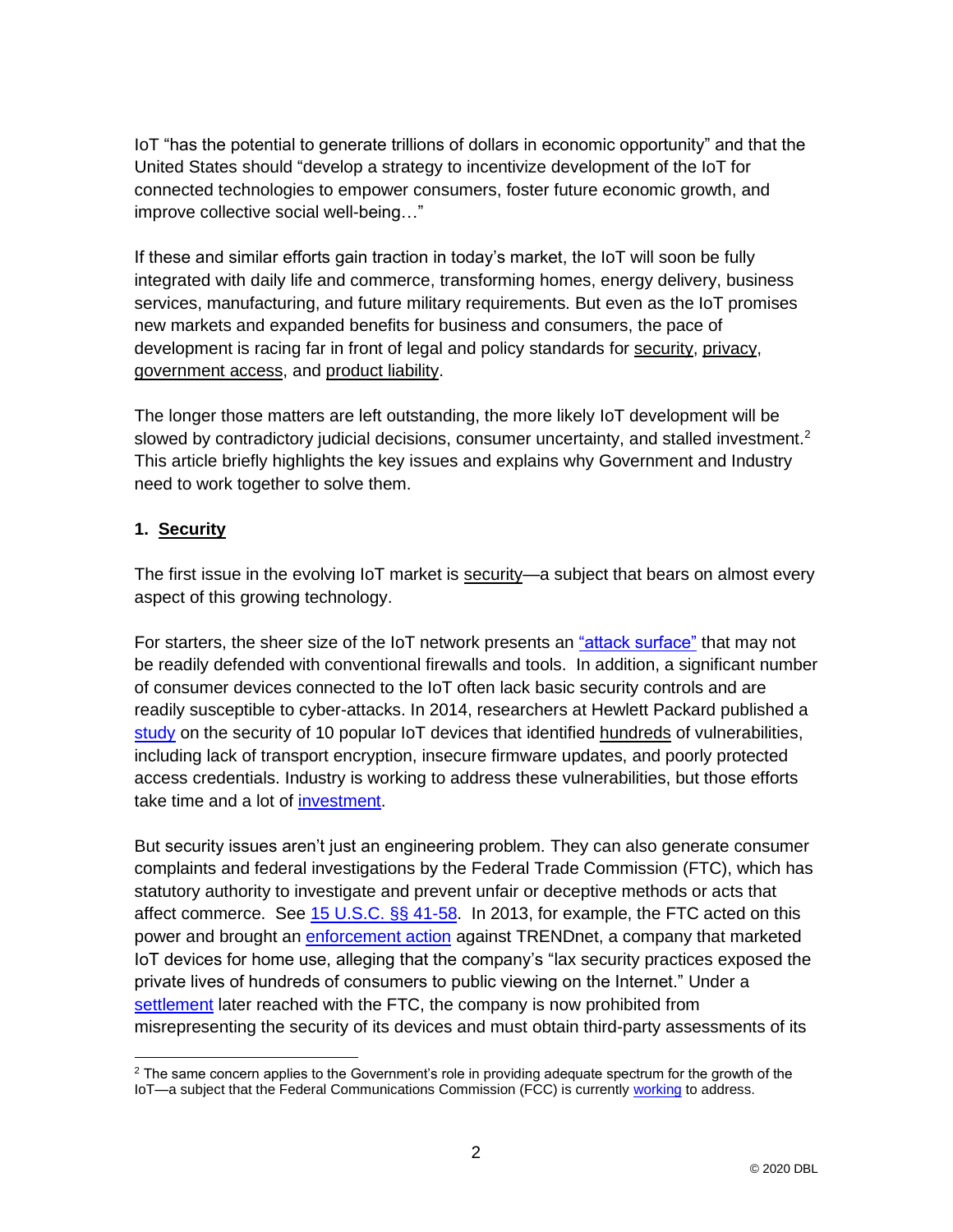security programs every two years for the next 20 years. The FTC has brought similar enforcement actions against other technology companies, many of which are described in the Commission's June 2015 publication, [Start with Security: A Guide for Business.](https://www.ftc.gov/system/files/documents/plain-language/pdf0205-startwithsecurity.pdf)

So what does this mean? Can manufacturers produce devices that are absolutely secure and entirely free from the risk of hacking? Experts say [no—](https://fcw.com/articles/2015/04/16/iot-is-indefensible.aspx)and it is unlikely that the government would impose such a standard. Even so, regulators often respond to general risks with broad requirements or recommendations that do not account for the specific type and function of every device. An example is the FTC's recently published [report](https://www.ftc.gov/system/files/documents/reports/federal-trade-commission-staff-report-november-2013-workshop-entitled-internet-things-privacy/150127iotrpt.pdf) on the IoT, which proposes a set of helpful—but nonetheless general—steps that businesses can take to enhance and protect consumers' privacy and security.

Dissenting from that approach, then-Commissioner Joshua Wright [stated](https://www.ftc.gov/system/files/documents/public_statements/644381/150521iotchamber.pdf) that the FTC's findings on a range of issues related to IoT security were made on the basis of general suspicions rather than on economic and empirical analysis, and that it may have been better to wait to see how some of the issues will actually evolve in the marketplace before acting. Similar points were raised by a number of industry experts at a July 2015 hearing on the IoT before a House Subcommittee with responsibility for matters involving the internet. See U.S. House, Committee on Judiciary, Subcommittee on Courts, Intellectual Property, and the Internet. *[The Internet of Things](http://judiciary.house.gov/_cache/files/5378eb3d-fc2a-48e6-b45d-0a7ff050ec3d/114-38-95686.pdf)*, Hearing, July 29, 2015 (Serial No. 114- 38). As witness Gary Shapiro suggested, imposing overly "prescriptive" requirements that are not based on a proper cost-benefit analysis might unintentionally harm innovation or delay the development of a product that requires a different approach. See [Hearing](http://judiciary.house.gov/_cache/files/5378eb3d-fc2a-48e6-b45d-0a7ff050ec3d/114-38-95686.pdf) [Statement,](http://judiciary.house.gov/_cache/files/5378eb3d-fc2a-48e6-b45d-0a7ff050ec3d/114-38-95686.pdf) at p. 23 ("Government should not attempt to regulate based on hypothetical concerns, but should proceed slowly with targeted solutions to actual problems").

These are weighty concerns. If we want to adopt security standards that will promote innovation and consumer protection, Government and Industry need to jointly develop regulations that are tailored to the specific function of a device, the risks it poses from hacking or data loss, and the nature of the device's data collection (including who gets to see it). See, e.g., the President's National Security Telecommunications Advisory Committee, *[Report to the President on the Internet of Things](http://www.dhs.gov/sites/default/files/publications/NSTAC%20Report%20to%20the%20President%20on%20the%20Internet%20of%20Things%20Nov%202014%20%28updat%20%20%20.pdf)* (November 2014), p. ES-4 (recommending standing Government and industry body to develop and maintain cybersecurity guidelines). A similar method is used by the National Security Agency (NSA), which works [cooperatively](https://www.niap-ccevs.org/) with the National Institutes of Standards and Technology (NIST) to develop "protection profiles" for certain types of mobile phones and other communication tools.

The key point here is that security must be incorporated into the design and function of IoT devices—and that standards should be developed with industry involvement and on the basis of empirical evidence and a rigorous cost benefit analysis. Doing this kind of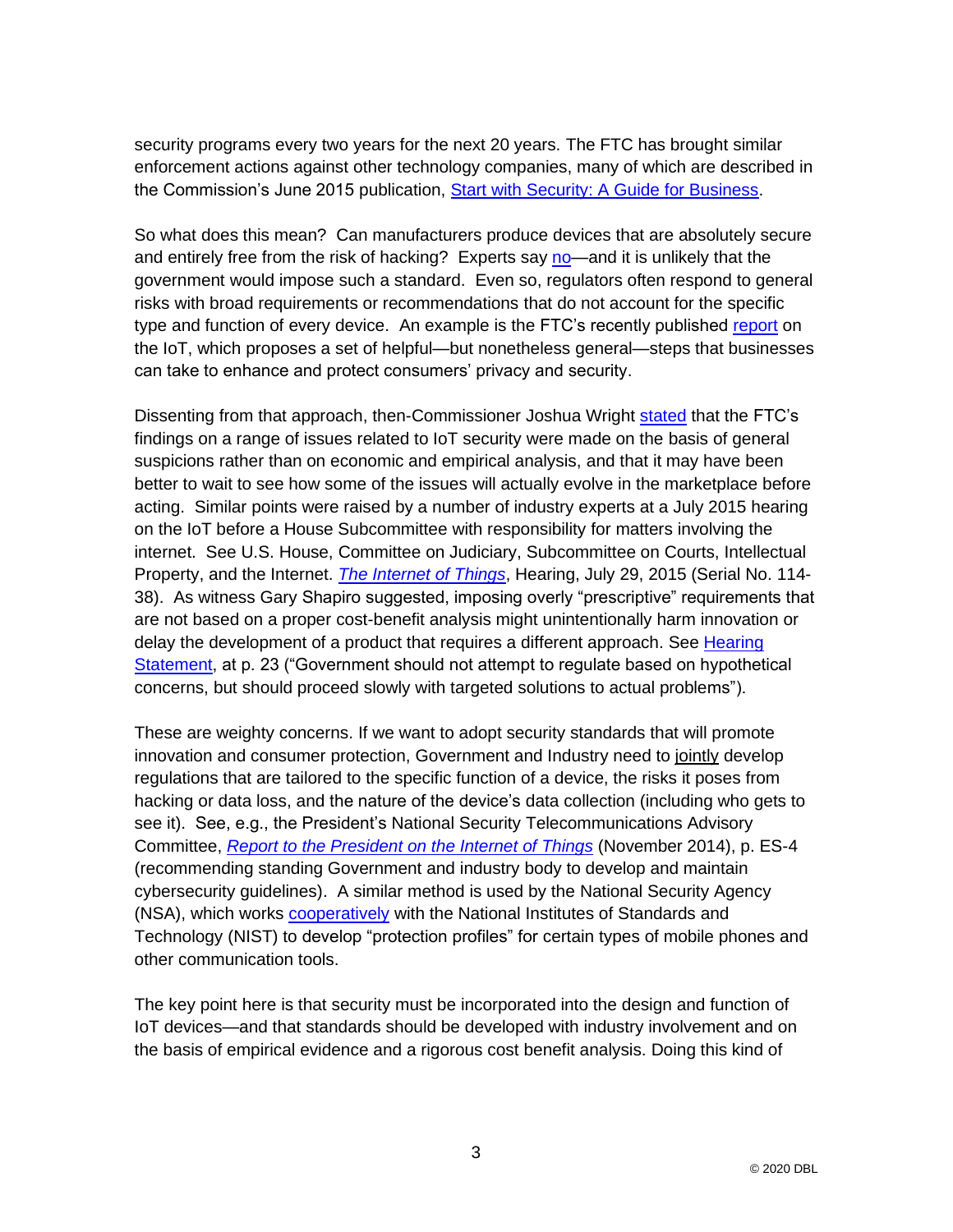work at the front end will help maintain industry innovation and promote a solid economic and technical rationale for each standard. And that will help promote more development.

## **2. Privacy**

The second issue presented by IoT devices is privacy—a concept that bears on a consumer's relationship with industry and on industry's relationship with Government. The focus here is consumer privacy as it pertains to industry's collection of data through the IoT. Government access to this data will be considered more fully below.

The IoT's operating principle is connectivity. Although connectivity promises good things, it also creates a market for data brokerage and data distribution. Why is this? Connected devices produce massive amounts of data, which is then collected by the manufacturer or some other third party. The data may take many forms, but it often contains very useful or interesting information about the consumer or user. When that fact is realized, the collector is then in a position to [monetize the data](http://insights.wired.com/profiles/blogs/monetizing-the-machine-business-models-for-the-internet-of-things#axzz3pDAyERYK) by selling it or sharing it. Sensor data is leveraged for business purposes and profit.

Data collection can be a legitimate commercial goal—and companies use it for a wide range of business purposes. But the problem is that consumers may not fully understand that a device manufacturer (or third party company) is collecting and potentially selling personal information that is sensed or tracked on his IoT device. If he discovers that fact down the line, he may feel misled and conclude that his privacy has been invaded. That perception may lead to a lawsuit or a government investigation.

Companies that produce IoT devices must tell consumers what they do—and how they will collect and distribute or sell their data.<sup>3</sup> When that is done effectively and the consumer approves the terms and conditions, the manufacturer may in most cases maintain and disseminate the information, subject to applicable federal and state statutes.<sup>4</sup> But if a manufacturer hides these facts and fails to secure consumer agreement to the terms, the consumer might sue the company for violation of his privacy. In addition, the FTC could find that the inducement to the sale was unfair and contrary to fairness. Such a conclusion might lead to major investigation or a costly enforcement action similar to the case pursued against [TRENDnet.](https://www.ftc.gov/news-events/press-releases/2013/09/marketer-internet-connected-home-security-video-cameras-settles)

<sup>3</sup> See Jesse Brody and Donna Wilson, *[The Next Big Thing: Enforcing Terms of Service in an Internet of](https://www.manatt.com/uploadedFiles/Content/4_News_and_Events/Article_By_Us/Bloomberg%20BNA%20Electronic%20Commerce%20Law%20Report%203-11-15.pdf)  [Things World](https://www.manatt.com/uploadedFiles/Content/4_News_and_Events/Article_By_Us/Bloomberg%20BNA%20Electronic%20Commerce%20Law%20Report%203-11-15.pdf)*, 20 ECLR 379 (3/11/2015) (discussing the need for enforceable agreements with customers addressing all relevant issues, including privacy and data collection).

<sup>4</sup> See generally, Scott Peppet, *[Regulating the Internet of Things: First Steps to Managing Discrimination,](http://www.texaslrev.com/regulating-the-internet-of-things-first-steps-toward-managing-discrimination-privacy-security-and-consent/)  [Privacy, Security, and Consent](http://www.texaslrev.com/regulating-the-internet-of-things-first-steps-toward-managing-discrimination-privacy-security-and-consent/)*, 93 Texas. L. Rev. 85, 139 (arguing that consumer consent notices for IoT often confuse "notice and choice" and that consumer protection law is largely unprepared for the IoT).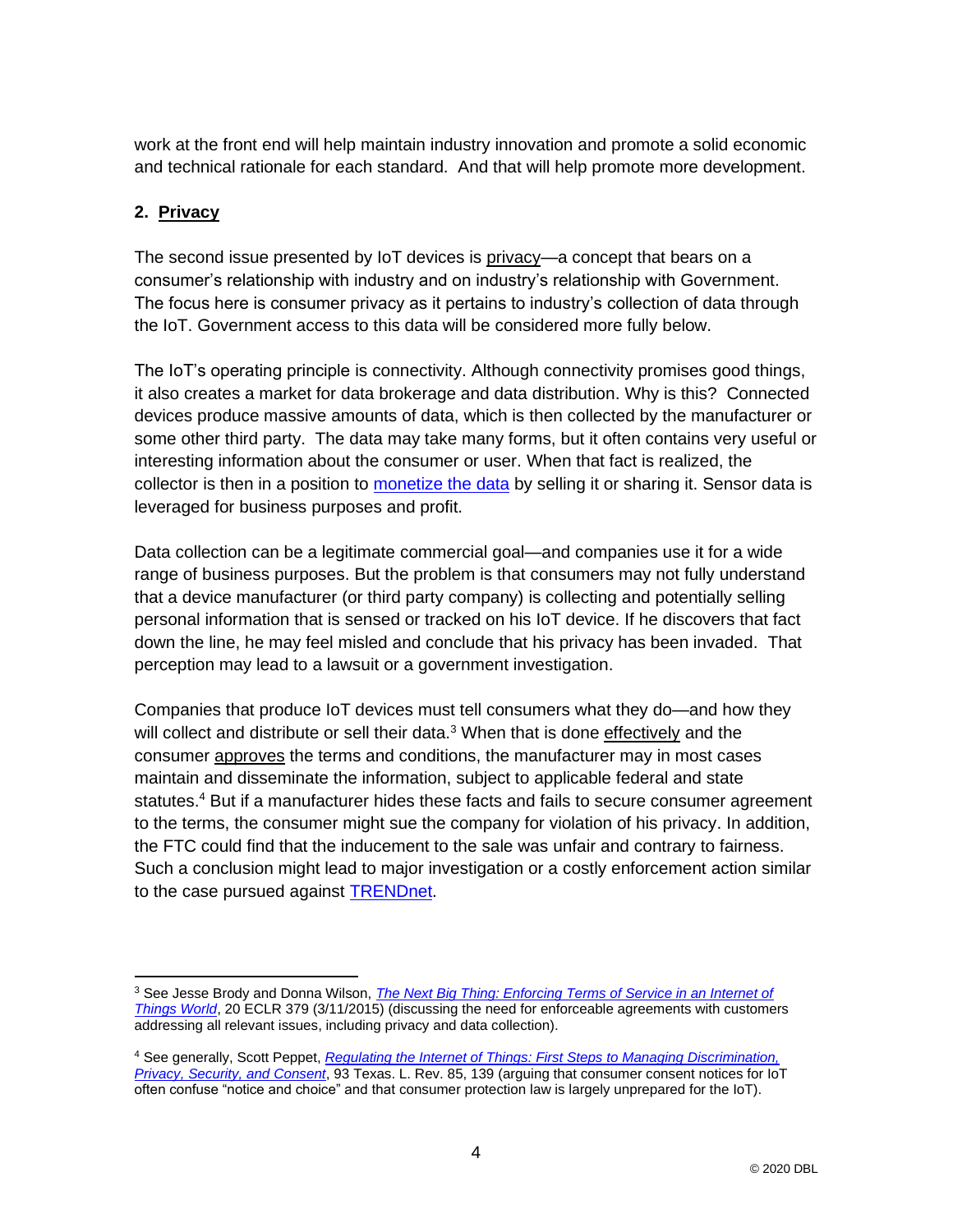## **3. Government Access**

The third key issue in the evolving IoT is government access to data collected by IoT devices—and to what extent, if any, an agency must obtain a warrant or judicial order in order to see that information.

As a preliminary matter, companies need to recognize that Government agencies will have legitimate—if not compelling—needs for this information from time to time. A consumer that uses devices connected to the IOT may commit crimes. He may be a terrorist. Where agencies have sufficient cause to believe these things, they will use appropriate methods to acquire the information from the company, including an application for a court order authorizing access to the data under a statute such as the [Stored Communication Act](https://www.law.cornell.edu/uscode/text/18/part-I/chapter-121#.Vh_TWCunGdo) (18 U.S.C. §§ 2701 et seq.).

But doesn't the Fourth Amendment prohibit this sort of thing? Probably not. The Supreme Court has determined that a person may have a "reasonable expectation of privacy" protected by the Fourth Amendment when he has both a subjective expectation of privacy and that expectation is one that society recognizes as reasonable. See *United States v. Katz*, 389 U.S. 361 (1967) (Harland, J. concurring). Under that standard, a computer user may have a legitimate expectation of privacy in the content of email communications. *United States v. Lifshitz*, 369 F.3d 173, 190 (2d Cir. 2004). But where a person chooses to transmit that information to a third party, a person's "reasonable" expectation of privacy may come to an end. *Smith v. Maryland*, 442 U.S. 735 (1979).

That may be the case here. Most consumer IoT devices transmit personal information as part of the product's normal operating function. With some exceptions, the data transmission takes place through wireless transmissions and or internet networks and not by means of encrypted communications. In that scenario, the consumer's decision to transmit that information to the manufacturer could expose the information to third parties and thus trigger the loss of his Fourth Amendment protections. See *Reporters Comm. for Freedom of Press vs. Am. Tel. & Tel. Co.*, 593 F.2d 1030, 1043 (D.C. Cir. 1978) ("[t]o the extent an individual exposes his activities to third parties, he surrenders Fourth Amendment protections"). When that occurs, the Government doesn't need a warrant to look at the information and use it for an investigation or prosecution.

There are a number of commentators and courts that [disagree](https://www.eff.org/deeplinks/2014/06/smith-v-maryland-turns-35-its-healths-declining) with the "third party" doctrine and the way that it applies in today's hyper-connected world. In fact, Supreme Court Justice Sonya Sotomayor recently questioned its viability in [U.S. v. Jones, 132 S.](https://www.law.cornell.edu/supct/pdf/10-1259.pdf) Ct [935 \(2012\)—](https://www.law.cornell.edu/supct/pdf/10-1259.pdf)suggesting that the rule "is ill suited to the digital age, in which people reveal a great deal of information about themselves to third parties in the course of carrying out mundane tasks." But until the doctrine is rejected by a majority of the Court, the Government will continue to have broad authority to access personal information collected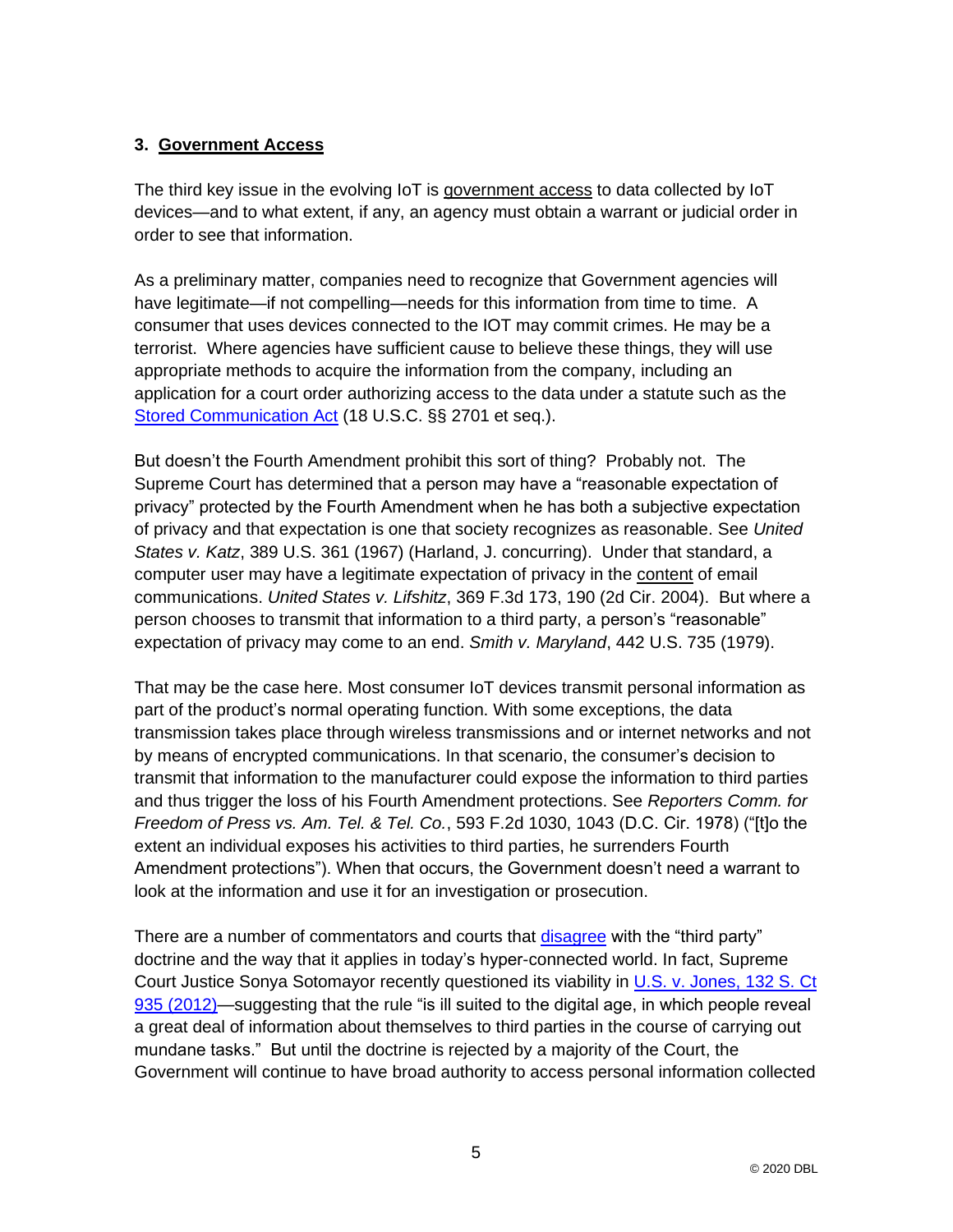by IoT devices for law enforcement or intelligence purposes. Companies should be prepared to work with agencies for this purpose and address consumer expectations and consent in their product terms and conditions.

## **4. Product Liability**

The rapid emergence of the IoT presents one final issue: manufacturer liability for product defects, negligent data loss, and other related claims for damages.

IoT devices are like any other products sold on the market. They are designed for a certain type of use and consumers should be able to enjoy that function for a set period of time. That's where normal product liability and warranty principles apply.

But IoT devices are also unique. Unlike other products, most of these devices are connected to a massive worldwide network and regularly collect potentially sensitive or personal information. In that respect, the risks of use may not be as apparent to a consumer as the danger of a lawnmower' spinning blade, but an IoT device could cause damage in other drastic ways, including loss of data, loss of privacy, and identity theft. In addition, an IoT device could malfunction and produce unintended damages to another device or to the consumer's physical wellbeing.

All of this means that device manufacturers need to think carefully about how they market their products, frame their warranties, and craft liability provisions that are included in consumer use agreements. It also means that they need to think carefully about supply chain issues and whether subcontracted components meet all appropriate standards. See William B. Bierce, *[Managing Liability from the Internet of Things](http://www.nationallawjournal.com/id=1202738795908/Managing-Liability-from-the-Internet-of-Things?slreturn=20150915112507)*, National Law Journal (October 5, 2015) (smart devices leave parties in the supply chain vulnerable to lawsuits).

# **What Next?**

The IoT promises to be a leap ahead technology, but the market may be slow to take off without more regulatory certainty in the key areas of security, privacy, government access, and product liability. Some business leaders and policymakers may be tempted to believe that these issues will be sorted out over time, and that the best course is to patiently wait for the issuance of standards and rules *before* moving forward with production or deployment. That kind of caution might seem safe, but it probably won't lay a foundation that will protect consumers while simultaneously promoting innovation, investment, and market growth.

The U.S. Senate was correct in its [resolution](https://www.congress.gov/114/bills/sres110/BILLS-114sres110ats.pdf) that "the United States should recognize the importance [of] consensus-based best practices and communication among stakeholders, with the understanding that businesses play an important role in the future development of